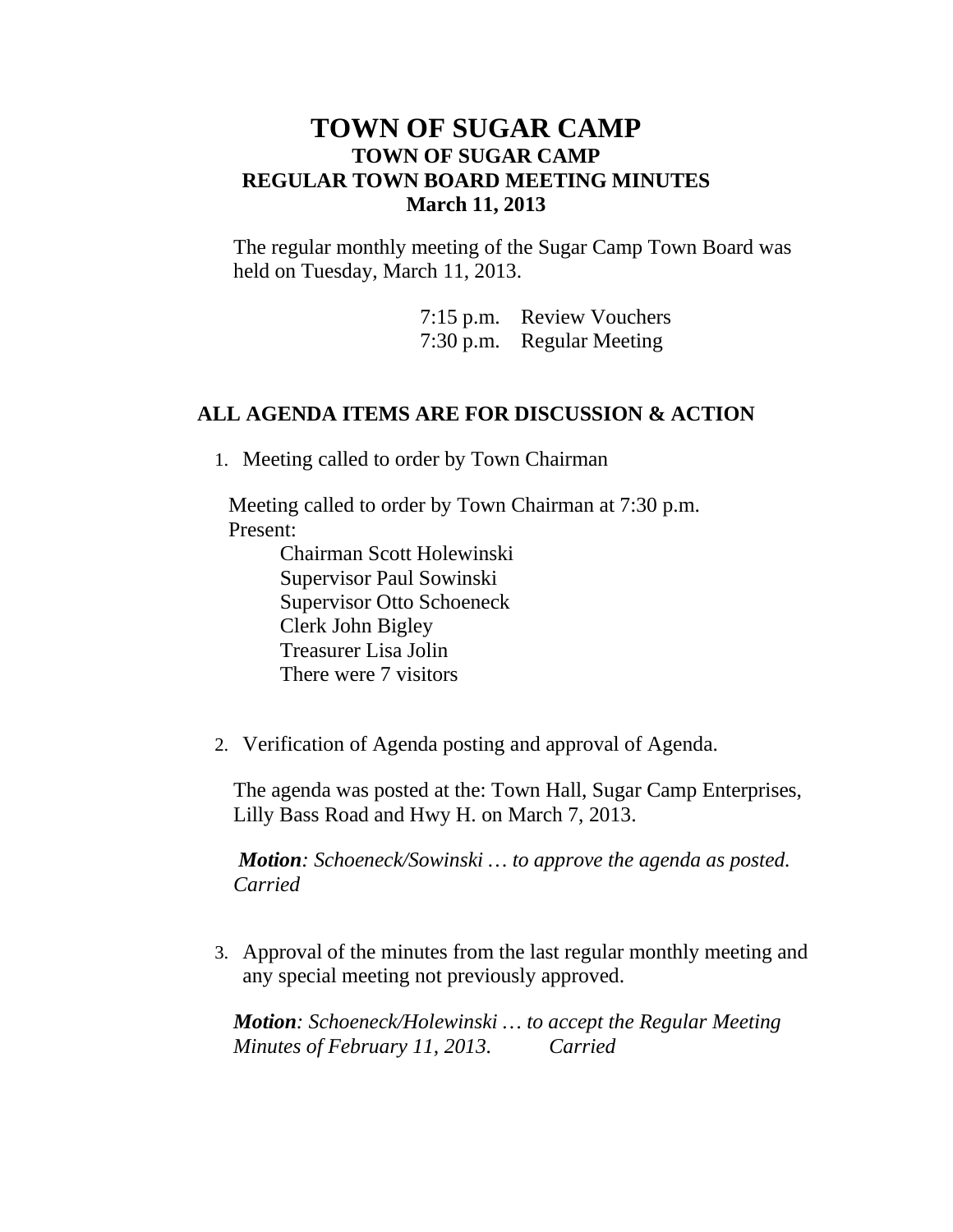4. Treasurer's report. February and March

*Motion: Sowinski/Schoeneck …to approve the January report with a cash balanceof \$1,246,601.56 and a February report with a cash balance of \$435,504.46. Carried*

5. Approval of vouchers.

*Motion: Sowinski/Schoeneck … to approve the vouchers of \$ 1,238,330.85 as presented. Carried*

- 6. Public Comments: None
- 7. Correspondences: None
- 8. Old Business: Consider Resolution 2013-1 covering reduced setback in existing patterns of development in the following area; along hwy. D by Chain Lake Rd., Channel Rd. by Chain Lake and Timber Dr. by Indian Lake.

*Motion: Schoeneck/Sowinski … to accept the Resolution 2013 as presented. Carried*

- 9. New Business:
- A. Consider a preliminary 2 lot (Access & Utility Review) of Dale and Sue Stefonek, for property on West end and Pine Lake Rd. *Motion: Schoeneck/Sowinski …that the Town Board has no concerns or objections to the preliminary 2 lot review as presented. Carried*
- B. Consider training proposal for new clerk by John Bigley current Town Clerk. *Motion: Schoeneck…being no second the motion died.*
- C. Consider appointing retiring town clerk, John Bigley, to continue coordinating the Town of Sugar Camp recycling program between the county, town and Sugar Camp School. *Motion: Schoeneck/Sowinski …to allow John Bigley continue to coordinate the Town of Sugar Camp recycling program. Carried*